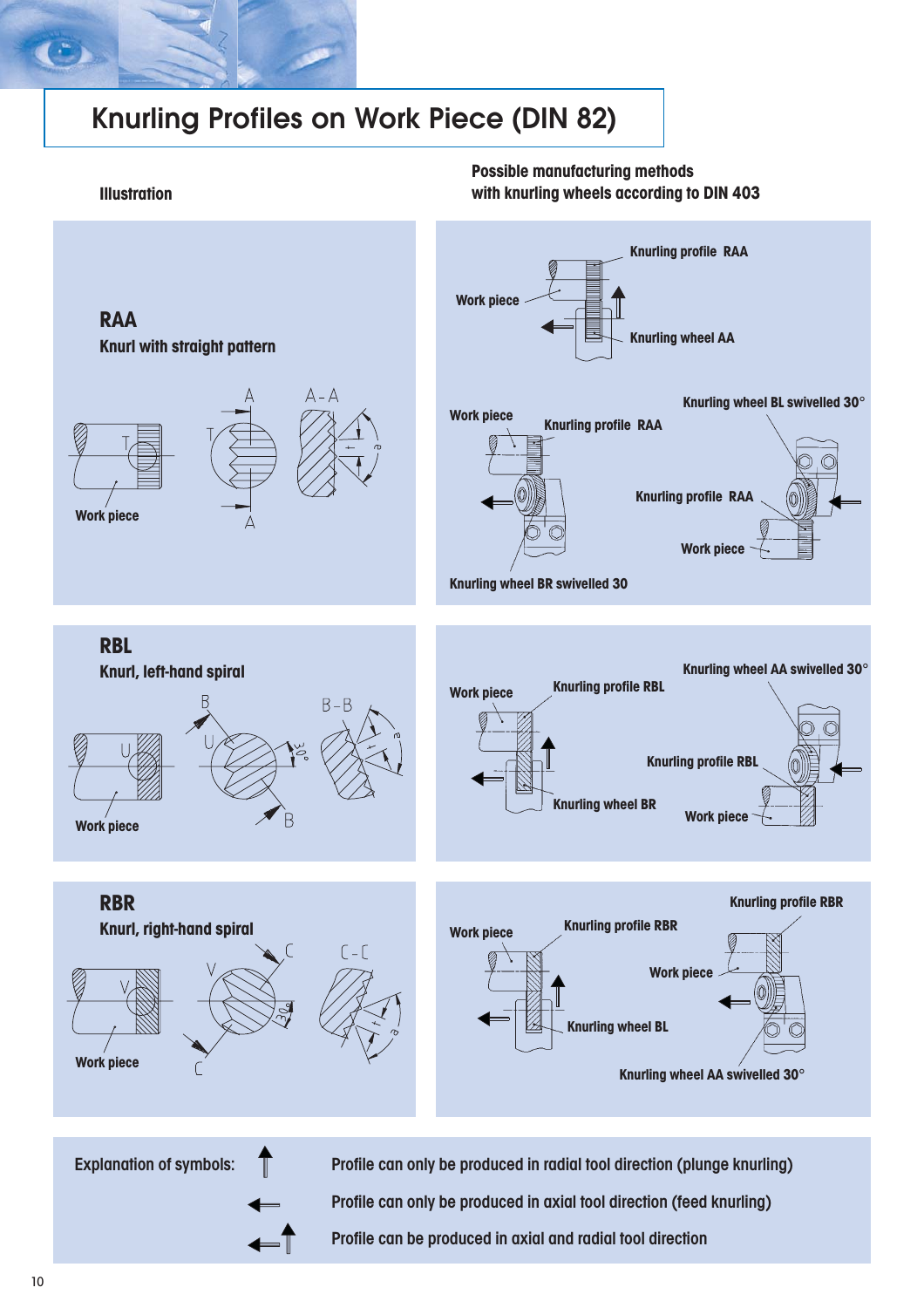



# Knurling Profiles on Work Piece (DIN 82)

#### **Illustration**

**Possible manufacturing methods with knurling wheels according to DIN 403**



Explanation of symbols:

Profile can only be produced in radial tool direction (plunge knurling) Profile can only be produced in axial tool direction (feed knurling) Profile can be produced in axial and radial tool direction